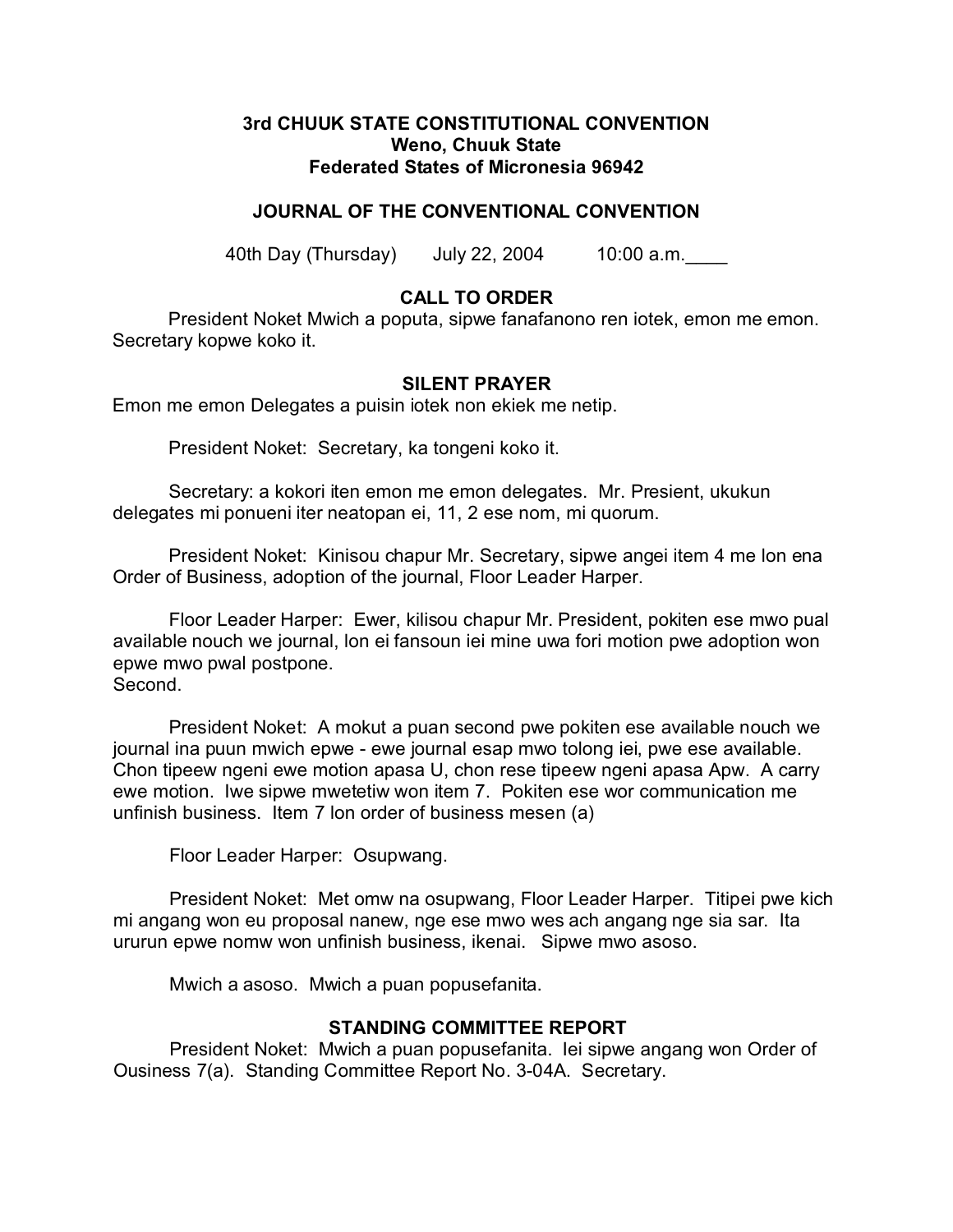Secretary: Mr. President, Standing Committee 3-04A a repotei an GS&F angang won ekkewe Committee Proposals ren 3-4, 3-43, and 3-68. Ei report mei piin deffered ngeni committee an we tolong lon last meeting. Iwe iei a katosefanilong, fiti ekkewe instructions a fullfillini ina popun iei a katolong ikenai. Omusalo Mr. President, ena committee report ina mi nomw ren emon me emon echok 3-04 ese pacheta letter (A). Umochen epwe pual noted ren members pwe ina ena report.

President Noket: Ren chon eu typo epwe tonong ena mesen (A) murin 3-04 epwe (a) lon ena committee report. Del. William.

Del. William, K.: Kinisou chapur Mr. President, ita ngang upwe chok kapas eis ika wewen nge ruu ei report iei epuan (A) iwe murin epwe puan wor (B)?

President Noket: Secretary kose mochen kopwe mwo afata kich ren ena.

Secretary: Mr. President lon 38th day of session, July 20, 2004 a katolong ei report, 3-04. Iwe pungun mwich a deffered ni ngeni committee. Iwe iei popun a niwinsefanilong, the same report nge epwe chok afat pwe e resubmited pokiten mei wor an deffered. Ew deferral ngeni committee sefal lon ewe July 20, 2004.

President Noket: A ponu omw we kapas eis Del. William.

Del. William, K.: Ewer.

Floor Leader Harper: Mr. President.

Mr. President: Floor Leader Harper.

Floor Leader Harper: Uwa fori motion pwe mwichenap a etiwa Standing Committee Report No. 3-04A. Second.

President Noket: A mokut a puan second pwe mwichenap a etiwa Committee Report No. 3-04A. Fansoun poraus won ewe committee Report. Floor Leader Harper.

Floor Leader Harper: Upwe mwo kapas eis won datein ena report. Pwata ina e ura pwe June 30, 04.

President Noket: Chariman Stephen kose mochen kopwe afata ena date. Ika pungun ena date ika kopwe siwin ngeni datein ikenai.

Chairman Stephen: Kinisou Mr. President, kose mochen Floor Leader Harper, metena date e mak won noum na.

Floor Leader Harper: June 30, 2004.

Chairman Stephen: Oh, iwe kinisou nei ei mi chok puan reflect ena same date.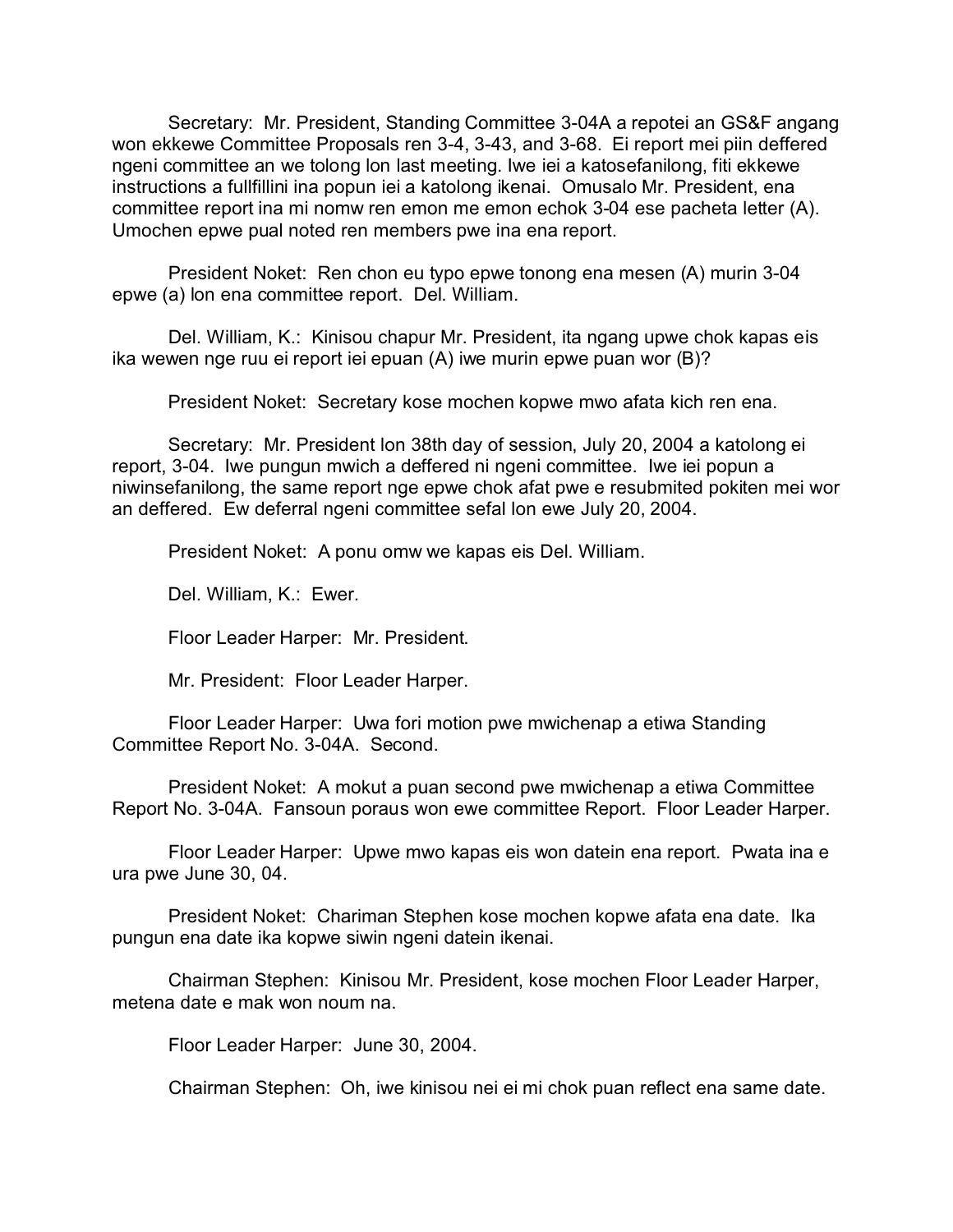Iwe nge ma epwe chok siwin ngeni today's date.

President Noket: Chairman Nifon.

Chairman Nifon: Ai nuku pokiten ena fansoun ewe original report e submitted, e report in. Iwe non July 1, 2004 a deffered ngeni committee. Iwe ai nuku ina pwata chon ra minasefani ra chok nikitano. Nge June 30, 2004 atun ika ewin an tonong non Mwichenap. Ika pwe ena June 30, a chok fitato en original date, iwe ai nuku mi tongeni epwe ekesiwin. Ren chok ai upwe ponuweni ewe kapas eis, June 30, ina atun a wesen tonong non plenary, Standing Committee Report No. 3-04A.

Floor Leader Harper: Mr. President.

Mr. President: Floor Leader Harper.

Floor Leader Harper: Omusalo sap ren ach sipwe pual debateni ewe date nge merei pwe ma ika mwo mi pung metenan Honorable Nifon e anni poraus, iwe ina datein ewe original report e nampani 3-04. Nge ei a 3-04A ita ururun epwene sakolo ma datein pwe eu minafon report me nukun ewe original.

President Noket: Pokiten ei report e submitted ikenai, ese chiwen submit - pwe a submit eu new report. Iwe oupwe chok ii siwini noumi kena taropwe, ngeni July dateni ngeni ikenai. July 22, 2004. Soposopono discussion won ei Committee Report. Floor Leader Harper.

Floor Leader Harper: Ewer, kilisou chapur Mr. President, upwe omusomus ngeni ewe committee fan iten ese naf ai weweochuti ei report. Pokiten ai magneto, iwe ina popun ai kapas eis epwe kaan ekis wewengaw, are epwe kaan pual ekis amangawa netipen chon ewe committee. Won page 2, ena aruuan paragraph, ina e ura Section 7, "the Governor shall appoint with the advise and consent by the Legislature a roster of qualified lawyers, under section 9, who maybe appointed by the Chief Justice to sit on the trial or appellate division in case of conflict of interest or disqualification of all justices. Aewin, umochen upwe silei ika inet ei list epwe approved meren Legislalture.

President Noket: Chon ewe committee ika ami mi tongeni ponueni kapas eis. Ika inet epwe tongeni approve seni Legislature ei list.

Chairman Stephen: Mr. Presient.

President Noket: Chairman Stephen.

Chairman Stephen. List of qualified attorneys ika lawyers, repwe puan chok kefin under section 9. Wewen nge repwe appointed maa by Governor, etiw puan ren Legislature, ina atun ar repwe advise and consent by Legislature. Nge ma - mi pung ngang mi puan ii aware ren an Floor en osukosuk an en double appointment by Chief Justice and Governor. Usually ai nuku ma ewor nom ena wewe fengen nefinen ewe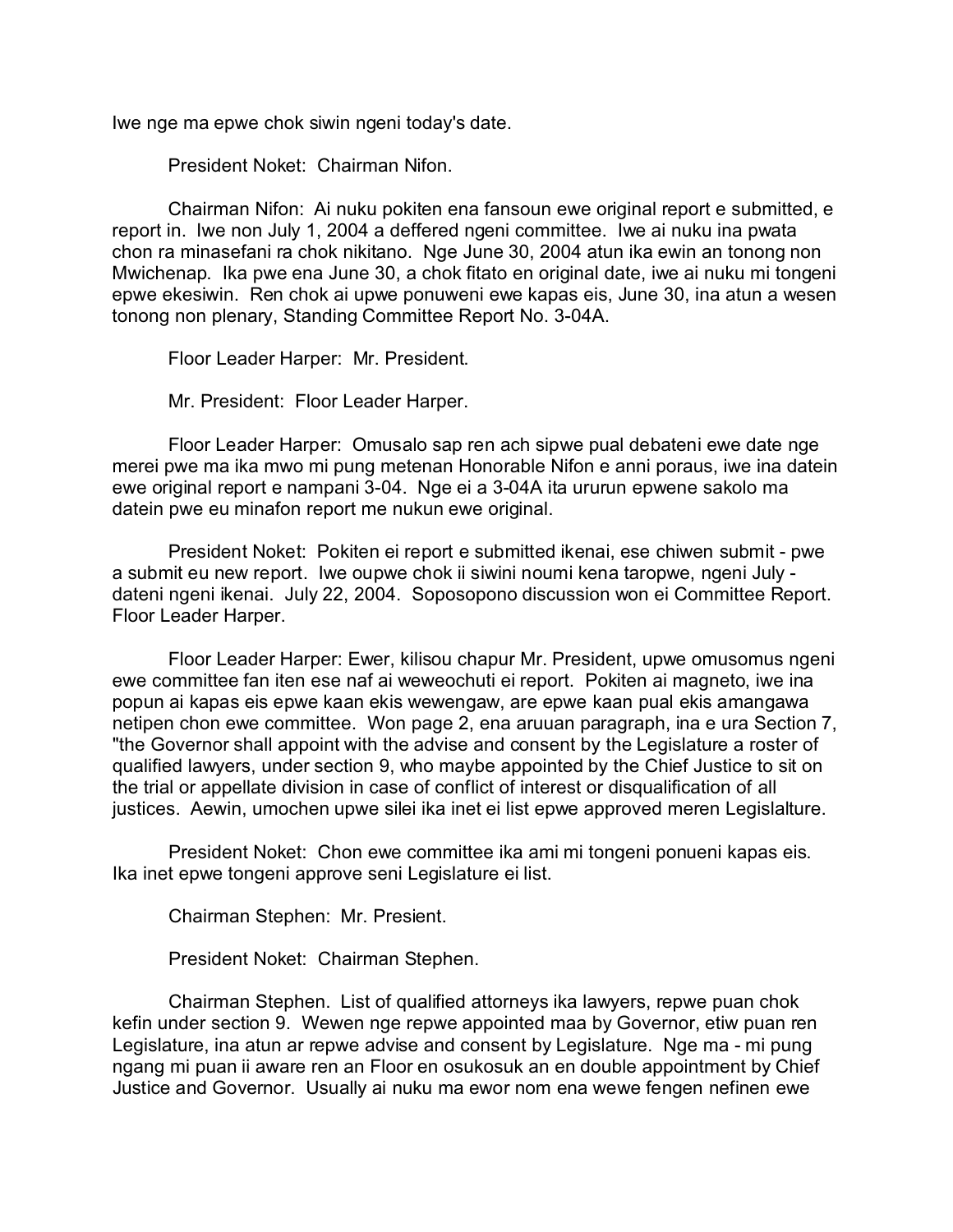Judiciary Branch noom me ewe Governor, iwe official appointment epwap wesewesen for meren Governor. Ita ina usun an - ngingin en propos amendment.

Presideng Noket: Wewen nge ponuen we kapas ese fat, inet chok Governor a appointni ekkewe Judges iwe epwap ina atun an epwe ettiw.

Chairman Stephen: Ewer, ma based on appointment ika e wor osukosuken conflict of interest, iwe ina.

Floor Leader Harper: Mr. President.

President Noket: Floor Leader Harper.

Floor Leader Harper: Ifa usun nonomun ekkewe met upwe feen ura ren, ekkewe disbar lawyers. If mi pual qualify ar repwe serve, ir mi pual qualify ar repwe appointed ar repwe pual choni - nom won ena list, ena roster of qualified lawyers.

President Noket: Chon ewe committee ika ion mi tongeni ponueni ewe kaapas eis seni Floor Leader Harper. Ika ouse rongoch. Ika ekkewe mi disbar ar repwe tongeni practice law before the court, iwe puan ir mi tongeni qualified ar repwe nom won ena list ren roster of temporary justices?

Chairman Stephen: Mr. President.

President Noket: Chairman Stephen.

Chairman Stephen: Ika usap mwan emon lawyer a disbarred iwe a ma disqualified for practicing law. Including even a judge on any bench. Ina met ai weweiti pwe a disqualified lawyer ese tongeni epwe tongeni sit on any bench.

Floor Leader Harper: Mr. President.

President Noket: Sopweno Floor Leader Harper.

Floor Leader Harper: Kilisou a fat ngeniei ponuen ai kewe kapas eis. Ewe chok fansoun an epwe - uwa weweiti an epwe appointed me confirm ekkewe - ar repwe choni are ar repwe nom won ewe list. Ese koon nien fat ngeniei epwe inet atun. Ngang mi weweiti pwe are a wor conflict of interest, disqualification ren ekkewe justices, iwe epwene wor appointment ren Governor me Legislature. Iwe nge epwe inet, epwe ifan taman, epwe eu week, epwe 1 year, ika epwe 10 year me murin ar ra tori - are ewor conflict of interest, ika disqualification iwe a appointed are. Ina ena uwe chiwen ani osukosukan iei.

President Noket: Sipwe mwo ekis asoso.

Mwich a asoso. Mwich a puan popusefanita.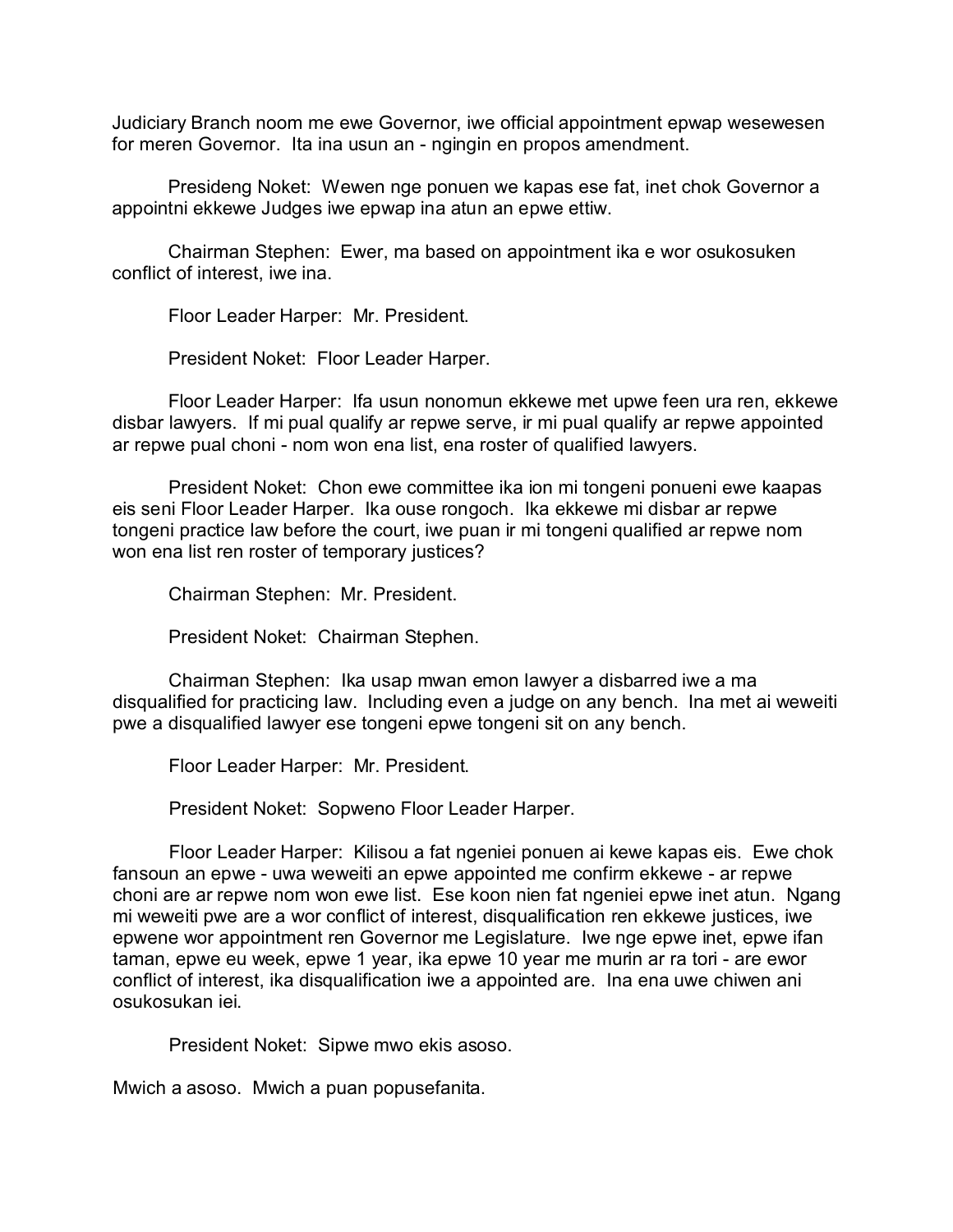Presient Noket: Mwich a soposopono discussion won Committee Report No. 3-04A. Ika ese chiwen wor discussion won ena report sipwene vote won. Chon tipeew ngeni pwe mwich a etiwa Committee Report No. 3-04A, apasa U, chon rese tipeew apasa Apw. A ketiw ewe Committee Report, 3-04A. Sipwe angang won Standing Committee Report 3-18, Secretary kopwe amwenikich.

Secretary: Mr. President Standing committee Report 3-18, an Committee on General Provision, reportun an angang won Delegate Proposal No. 3-56, ina mei pacheta pual afat lon pusin na report.

Floor Leader Harper: Mr. President.

President Noket: Floor Leader Harper.

Floor Leader Harper: Uwa fori motion pwe Mwichenap a etiwa Standing Report No 3-18. Second.

President Noket: A mokut a puan second pwe mwichenap a etiwa Standing committee Report No. 3-18, iei fansoun discussion.

Chairman Nifon: Mr. President.

President Noket: Chairman Nifon.

Chairman Nifon: Kinisou Mr. Presdent, usun sia fen rongorong pwe ena report a etto seni omw we Committee won General Provision, fan asengesin Del. Proposal No. 3-56, a akawenewen ngeni - ekesiwin ngeni Section 5, non Article X, lon ewe Chuuk Constitution. Ewe section 5 a awenewen ngeni monien aninis ngeni ekkewe Private school non Chuuk. Mr. President omw we committee awora an hearing ngeni principalun ekkewe fitu private school lon Chuuk. Iwe omw we committee a weweiti usun an fakkun kinamweiti me pwapwaiti ei ekesiwin. Ewe ekkesiwin e ataieno Non religious purposes, an epwe open up ewe aninis ngeni ekkewe private school ngeni sakopaten expenditures. Ach anean pwe ei convention - mwichenap epwe etiwa ei report fan asengesin epwe puan otei anen enan ekesiwin ngeni an epwe pass, an epwe tonong pwe eu ekesiwin non nouch we constitution fan asengesin ekkewe school private school non fonuach Chuuk. Kinisou chapur.

Chairman Stephen: Mr. Presient.

President Noket: Kinisou Mr. President, ngang uwa meen pwapwaiti ei report. Fiti fengen me puan ma ai mochen ika pwe epwe wor nenien puan ai - kaan ai puan nanangaw chok ne anisanong - ai chok puan anean pwe ei report epwe me record epwe afata ei report pwe epwe put emphasis on parochial school. Pun ena languagein ena provision iwe ekon emphasis ei parochial school and supposed to private school. Umochen ei report pwe epwe reflect ei intent of the proposal pwe parochial school are not necessarily private school only. Usun mi fat lon ewe hearing parochial school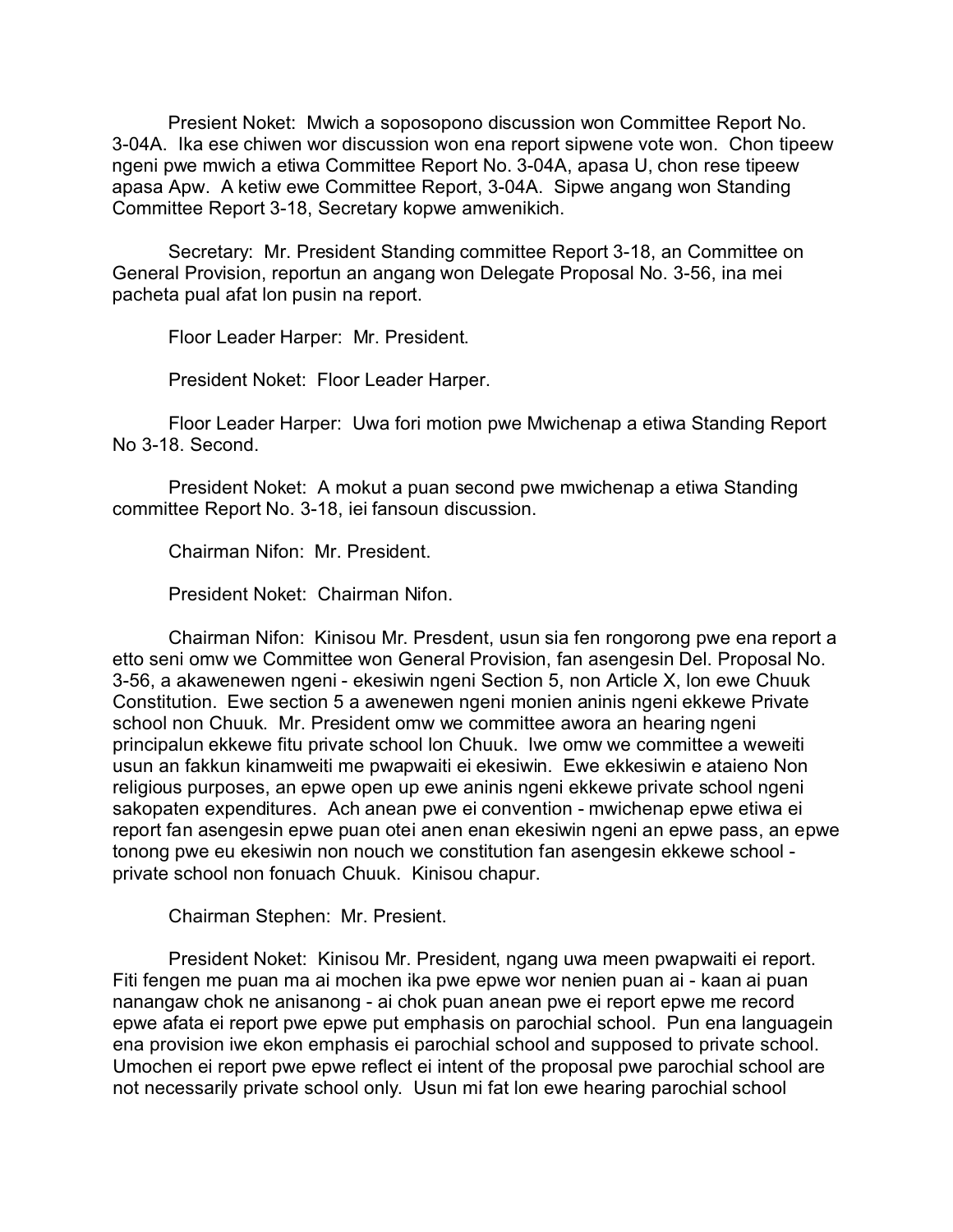ekkewe school mi run by a church. Nge ena language ekkon chok addressni emphasis won parochial schools. Iwe ngang u mochen ei report epwe put more emphasis won ena distinction. Pun usun uwa nenenong nge ese - fen ina ewe emphasis e koon fen auchea non ewe hearing yesterday. Kinisou.

Floor Leader Harper: Mr. President.

President Noket: Floor Leader Harper.

Floor Leader Harper: Ai nuku iei eu report e reportuni chok eu kukun amendment. Iwe ai luku kich meinisin sia meen ii weweochuti sipwapfen ma anganga met ach osukosuk won ena committee proposal. Nge ren mwo iei ika esap wor tipeengaw are out of order ua fori motion pwe a koukutiw poraus won ena report. Second.

President Noket: A mokut a puan second pwe a koukutiw anini won ei Committee Proposal No. 3-18, chon tipeew ngeni ewe motion apasa U, chon rese tipeew ngeni apasa Apw. Iei sipwene utut won ewe Committee Report. Chon tipeew ngeni pwe mwich a etiwa Committee Report No. 3-18, apasa U, chon rese tipeew ngeni apasa Apw. A ketiw ewe report. Iei fansoun sipwe - sia nom won calendarun First Reading. Sipwe angang won Committee Proposals 3-04CD1. Secretary kopwe amwenikich ren ena committee proposal ren weweochun.

#### **FIRST READING ON COMMITTEE PROPOSALS**

Secretary: Mr. President, Committee Proposal No. 3-04CD1 a ekesiwini section 9, 5, 7, me lon Article VII, fan asengesin qualification of justices, chochon justice repwe sit won appellate me puan establishni awora eu roster ren justices repwe ani kapungun trial me appellate division me lon ewe Chuuk State Supreme Court, in case of conflict of interest.

President Noket: Fori motion, Floor Leader Harper.

Floor Leader Harper: Kilisou chapur President. Uwa fori motion pwe plenary a pual passni Committee Proposal No. 3-04CD1 on First Reading. Second.

President Noket: A mokut a puan second pwe mwichenap a passni Committee Proposal No. 3-04CD1 lon ewin alea. Iei fansoun discussion won ena proposal.

Floor Leader Harper: Mr. President, kose mochen sipwe mwo ekis asoso.

Mwich a asoso. Mwich a puan popusefan.

President Noket: Mwich a poputa. Soposopono angang won Committee Proposal No. 3-04CD1 lon Ewin Anea. Soposopono discussion.

Del. William, K.: Mr. President.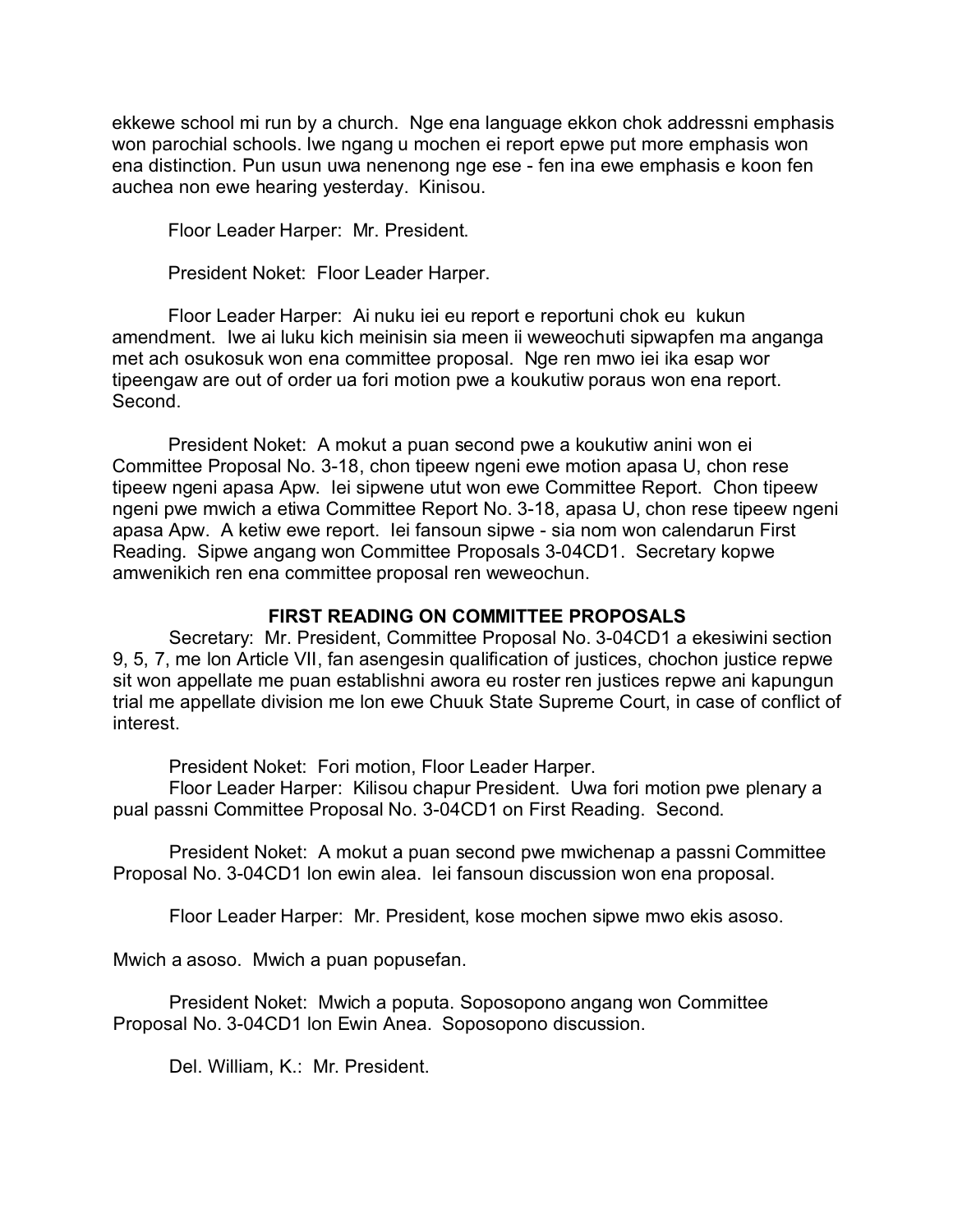President Noket: Del. William, Keiuo.

Del. William, K.: Kinisou chapur Mr. Presient, fan iten ekkewe wewe non ewe fansoun asoso, uwa wanong non motion pwe a koukutiw anini won ei report. Second.

President Noket: A mokut a puan second pwe a koukutiw anini. Chon tipeew ngeni ewe motion apasa U, chon rese tipeew apasa Apw. A carry ewe motion. Iei fansoun sipwe ne utut won ewe Committee Proposal No. 3-04CD1, chon tipeew ngeni pwe mwich a etiwa Committee Proposal No. 3-04CD1, apasa U, chon rese tipeew ngeni apasa Apw. A ketiw Committee Proposal No. 3004CD1, lon Ewin Anea. Sipwe angang won Committee Proposal No. 3-18, lon ewein anea. Sipwe tungor ngeni Secretary epwe emweni.

Secretary: Mr. President, CP No. 3-18, amending Section 5, of Article X, of the Chuuk State Constitution by authorizing private schools to receive financial assistance.

Floor Leader Harper: Mr. Presient.

Presient Noket: Floor Leader Harper.

Floor Leader Harper: Kilisou chapur Mr. President ua fori motion pwe mwichenap a puan passni CP No. 3-18, on First Reading. Second.

President: A mokut a puan second pwe mwichenap a etiwa ika passni CP No. 3-18, lon Ewin Anea. Chon tipeew ngeni ewe motion - iwe iei fansoun discussion. Chairman Nifon.

Chairman Nifon: Uwa fori motion pwe ewe rule e require written amendment epwe mwo suspended, Motion a seconded.

President Noket: A mwokut a pwal second a pwal second pwe ewe rule e requirini written amendment epwe mwo suspended. Chon tipeew ngeni apasa U, chon rese tipeew ngeni apasa Apw, a carry ewe motion, met om na amendment Chairman Nifon?

Chairman Nifon: Kinisou Mr. President, won line 4 ita upwe awora ew floor amendment ngeni ena kapas parochial schools epwe ekesinin ngeni non public.

President Noket: Met ena epwe ekesiwin, omusalo? Epwe katano to parochial to non-public. Chon tipeew ngeni ewe motion o discussion won ewe motion won ewe amendment, Floor Leader Harper.

Floor Leader Harper: Ngang imochen weweiti ena kapas non-public school, ifan public school ifan non-public school.

President Noket: Chairman Nifon kose mochen kopwe awewei om we amendment ika en mi tongeni.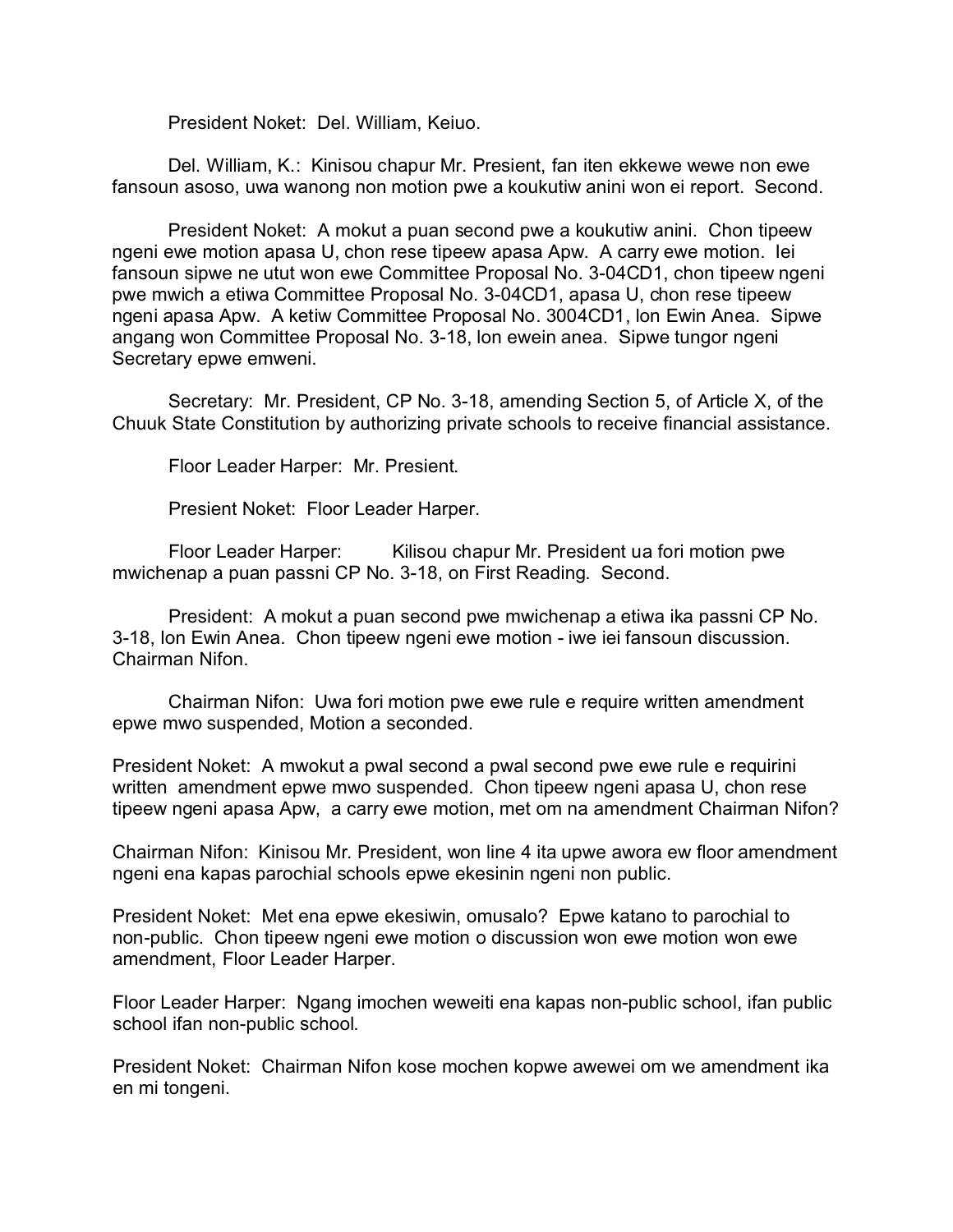Chairman Nifon: Kinisou Mr. President, ena kapas non-public school e refer ngeni ekkewe sukun rese run by ei state government, re run by private organizations,

President Noket: A ponu floor leader Harper?

Floor Leader Harper: A ponu nge mefiei use kon nien pwapwa ngeni ena kesiwil ena parochial ngeni non-public, pwe en parochial usun met sia weweiti pwe ekkewe sukul re run ren ekkei namanam ika, iwe awewe ika a fisita ew sukul ese run ren namanam pwe private nge imi ekis kotongaw mwokutungaw ina mwo nge sipwe pwal funduni?

President Noket: Floor leader Harper kopwe statini om we kapas eis.

Floor Leader Harper: Ai we kapas eis ewe, ewer Mr. President, uwa weweiti non-public wewen nge a refer ngeni sukul meinisin ese run me ren government, non-public, ika esap ina wewen? Iwe nge ika a kefilita ekkoch are foruta ekkoch sukul lesor nge ese run me ren government, ese pwal run me ren lamalam, ekkoch chok ma private, chok parochial sukul usun ma met ra aweweni nge mi ekis kotongaw mwokutun lon pwe re asukula ekkoch mettoch, iwe ina mwo government epwe pwal awora assistance ngeni?

President Noket: Mi wewe ngeni ena kapas, wewen nge enan ekkoch. Asukuna ekkoch mettoch mi napanapangaw.

Chairman Nifon: Ewer, Kinisou chapur Mr. President, Ren ach sipwe ponuweni enan kapas eis ai luku mi pwal wor met epwe epwe chung rei pinei ekkena sakkun nikinikin manaw me nonomun aramas lon na sakkun wewe. Ina pwata ese mwo pwal wor non ekiekich pwe epwe tongeni ita ma fis ena sokkun, epwe och fis nge epwe chok u ngeni annuk.

Floor Leader Harper: Mr. President,

President Noket: Floor Leader Harper,

Floor Leader Harper: Mefiei ren ewe amendment ai use fokkun tipeew ngeni, alongolong won ngang u fen mochen epwe nom en word pwe I mochen pwe ika epwe foruta sukul nesor me pelon nge government epwe fen alisir, nge ekewe chok ren mi fen run by church ika mwichefel ika met, pwe I luku pwe ikena ekewe sukul chon sukul ika semirit repwe lo kaeo me ia manaw mi murilo. Nge ika pwe epwele open ngeni sukul ekkena sokkun alilis iwe mi wor ekkoch repwe foruta ar sukul ar chok repwe angei ekkena moni nge kokotun lon me angangan lon eli esap fokkun och iwe ewe kisikisin moni esap fen pwal chiwen naf ngeni ekkena sokopaten sukul epwele pwal tota, nge ita sipwe fen pwal encourage ika ion ese fen fiti ekan private school mi run meren lamalam, iwe ra ma feilo ngeni ach kewe public school.

President Noket: Sipwe mwo pwal ngeni pwal epwe sopweno an ponuweni ekkewe kapas eis, Chairman Nifon.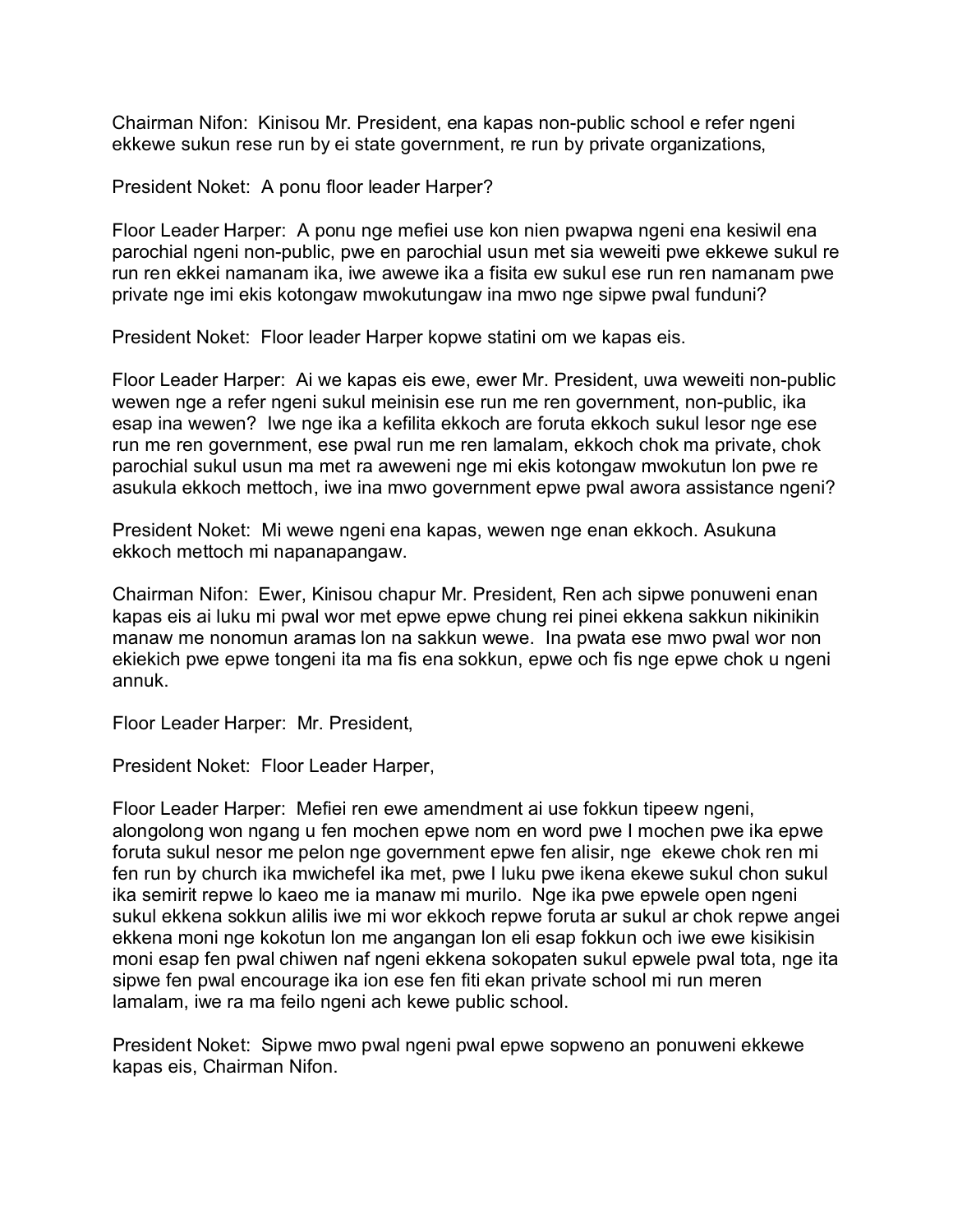Chairman Nifon: Kinisou Mr. President, omusalo esap I ren ai upwe wipini poraus nge fan asengesin chok ewe committee mei kan fen understand position seni ekewe chon kokoto. Ren an witness ir mi fokkun pwarata pwe meinisin ekkewe sukun ese run fully by the church, ina pwata pwal ir rese pwal consider public school, pwe re pusin run fully by the church. Iwe mei eta fitu ekewe wewe seni saramen chuuk, me ia we, iwe Mr. President ita ina wewen chok ai awora ena ekesiwin fanasengesin ita fen ina met om we committee weweiti met ekkewe witness re prefer an epwe fen tonong non-public over pwal met ewe. Kinisou chapur.

President Noket: Delegate Tuter.

Delegate Tuter: Kinisou Mr. President, mefiei won ena amendment ai luku amen och an epwe tetenino chok ekena parochial schools, fan iten ekkewe public fund epwe pwal qualified ar repwe pwal nounou ne kamongeni nour kewe Bible usun met committee mi fen afata. Because we can not use public fund ach sipwe mon ngeni ekkoch metoch.

President Noket: Chairman Mino.

Chairman Mino: Kinisou Mr. President, omusano esap ren I ai ach sipwe wipini fos ren kewe amendment, nge pokiten ai nuku ekewe original framers mi wor ar intention ren fan iten ekewe assistance epwe no ngeni sukunen namanam, a school that is related with some or as some collection with the church or religious organization. Nge ika sipwe wanong enan non-public school, e afata pwe assistance epwe no ngeni sukun some how related with religion. Nge ekewe funds esap use for religious teachers. Iwe ika sipwe siwini ngeni non-public school then we wiping out met ekkewe framers re framinatiw pun sukun mi avilated ngeni namanam repwe nounou moni. Kinisou.

President Noket: Mwich a pwal soposopono, iei kich mi nom won ewe amendment, ena amendment e proposed amendment epwe nom nefinen 2, katano ena parochial iwe a tonong ena lon-public. Chairman Nifon.

Chairman Nifon: Omusalo ita upwe chok mwo pwal eis ika pwe usap hold up ei term nge epwe problem, lon ei fansoun nupwen ach we asoso, ai upwene fen I withdrawini ai we amendment. Ika mi problem.

President Noket: Iwe, Chairman Nifon a withdrawini an we amendment, nge a recognize ren ei chair, sipwe sopwosopwono ren ewe proposal it self, Floor Leader Harper.

Floor Leader Harper: Kilisou chapur Mr. President, are esap wor tipengaw ia aukatiw poraus won na proposal.

Motion a seconded.

President Noket: A mwokut a pwal seconded pwe a koukutiw poraus won ei proposal, chon tipeew ngeni ewe motion apasa U, chon rese tipeew apasa Apw, iei sipwene uttut